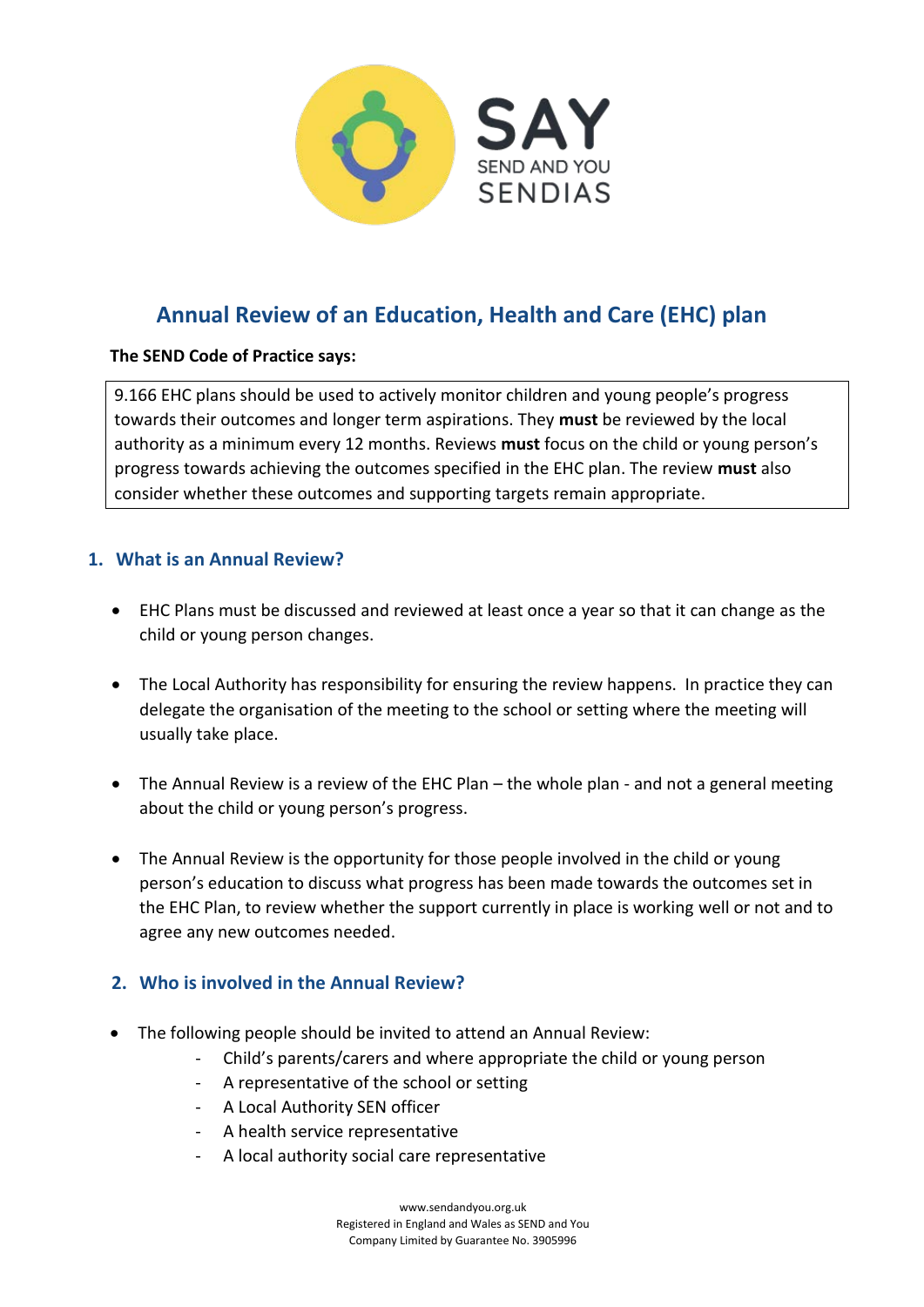- Anyone else involved who the parent or young person or the Head teacher think should be invited to contribute.
- The school or setting **must** seek advice and information about the child or young person from all of those invited to attend and circulate at least two weeks before the date of the meeting. This includes sending any reports or information from the school to the parent/carer or young person at least two weeks before the date of the meeting.

## **3. Gathering Parents / Carers, children and/or young people's views**

## **The SEND Code of Practice says:**

9.169 Reviews **must** be undertaken in partnership with the child and their parent or the young person, and **must** take account of their views, wishes and feelings, including their right to request a Personal Budget

- Parents, children and young people must be invited to send in their views in advance of the meeting.
- Schools can send out a form to guide thinking about:
	- Their general views about how things are going at the educational setting
	- Do they feel the child or young person's needs are being met? If not what needs to change?
	- Have there been any changes since the last review regarding the child or young person's health or social care needs?
	- Are there emerging needs in a new area that are as yet unassessed?
	- What do they see as priorities or hope to achieve during the next year?
- Children and young people must be encouraged to take part in the process. They can do this by attending the meeting where appropriate, take part in the discussions or the school or setting should seek to gather their views in advance of the meeting.

## **4. At the review meeting**

#### **The SEND Code of Practice says:**

9.171 The meeting must focus on the child or young person's progress towards achieving the outcomes specified in the EHC plan, and on what changes might need to be made to the support that is provided to help them achieve those outcomes, or whether changes are needed to the outcomes themselves.

 At the review everyone present should consider, in line with any reports that have also been received, the level of progress made towards achieving the outcomes and whether the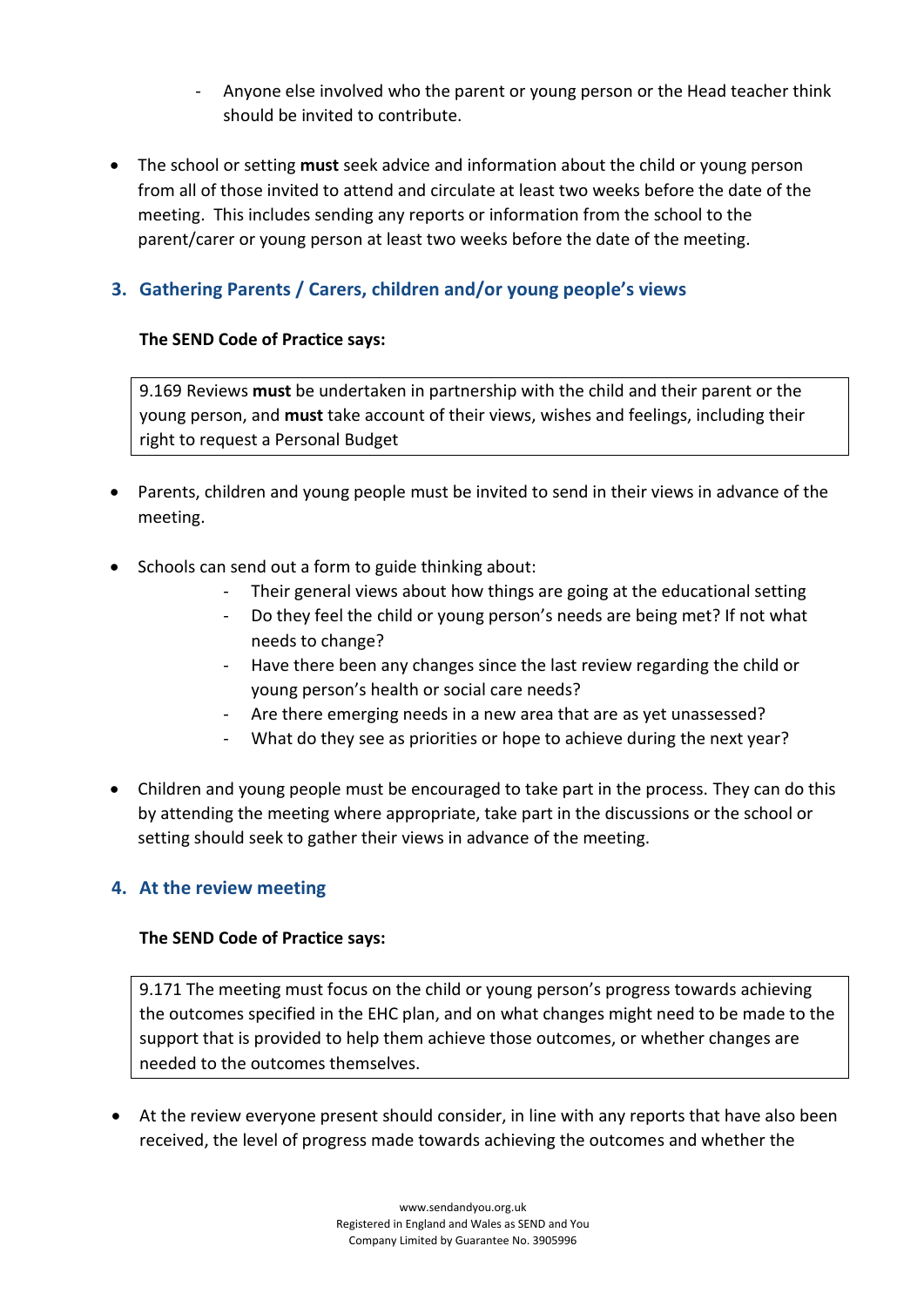provision set out in Section F is adequate in enabling the child or young person to achieve their outcomes.

- Where everyone agrees that an outcome has been achieved the setting should record this.
- After hearing everyone's views and reviewing any reports received, new **outcomes** may be agreed for the coming year.

#### **The Code of Practice says:**

9.66 Outcomes should be personal and not expressed from a service perspective; it should be something that those involved have control and influence over, and while it does not always have to be formal or accredited, it should be specific, measurable, achievable, realistic and time bound (SMART).

- Outcomes should always enable children and young people to move towards the long-term aspirations of employment or higher education, independent living and community participation. They should be person centred and consider both what is important to the child or young person **and** what is important for them.
- From year 9 onwards the Annual Review meeting should also consider the four "Preparing for Adulthood" pathways: Education, Employment and Training, Independent Living, Health and Community Inclusion. Please contact us for further information or you may find it helpful to refer to the [Preparing for Adulthood Outcomes grid](https://www.preparingforadulthood.org.uk/SiteAssets/Downloads/yeded5wb636481748062535810.pdf) which been prepared by the DfE.
- Any recommendations for new outcomes should be considered with the parents and/or young person along with any actions taken by the setting. These recommendations should be submitted to the Local Authority along with the report of the meeting and must include any difference of opinion between the school or other institution's recommendations and those of others attending the meeting, including parents and young people.

#### **5. Transfer between phases of education**

- An EHC Plan **must** be reviewed and any amendments must be completed by 15 February in the calendar year of the transfer at the latest, for transfers into or between schools, for all occasions up to and including transfer to secondary school.
- For young people moving from secondary school to a post-16 institution or apprenticeship, the review and any amendments to the EHC plan **must** be completed by the 31 March in the calendar year of the transfer.
- For any young people moving between post 16 educational settings for a September start the review process should aim to be completed by 31 March in the calendar year of the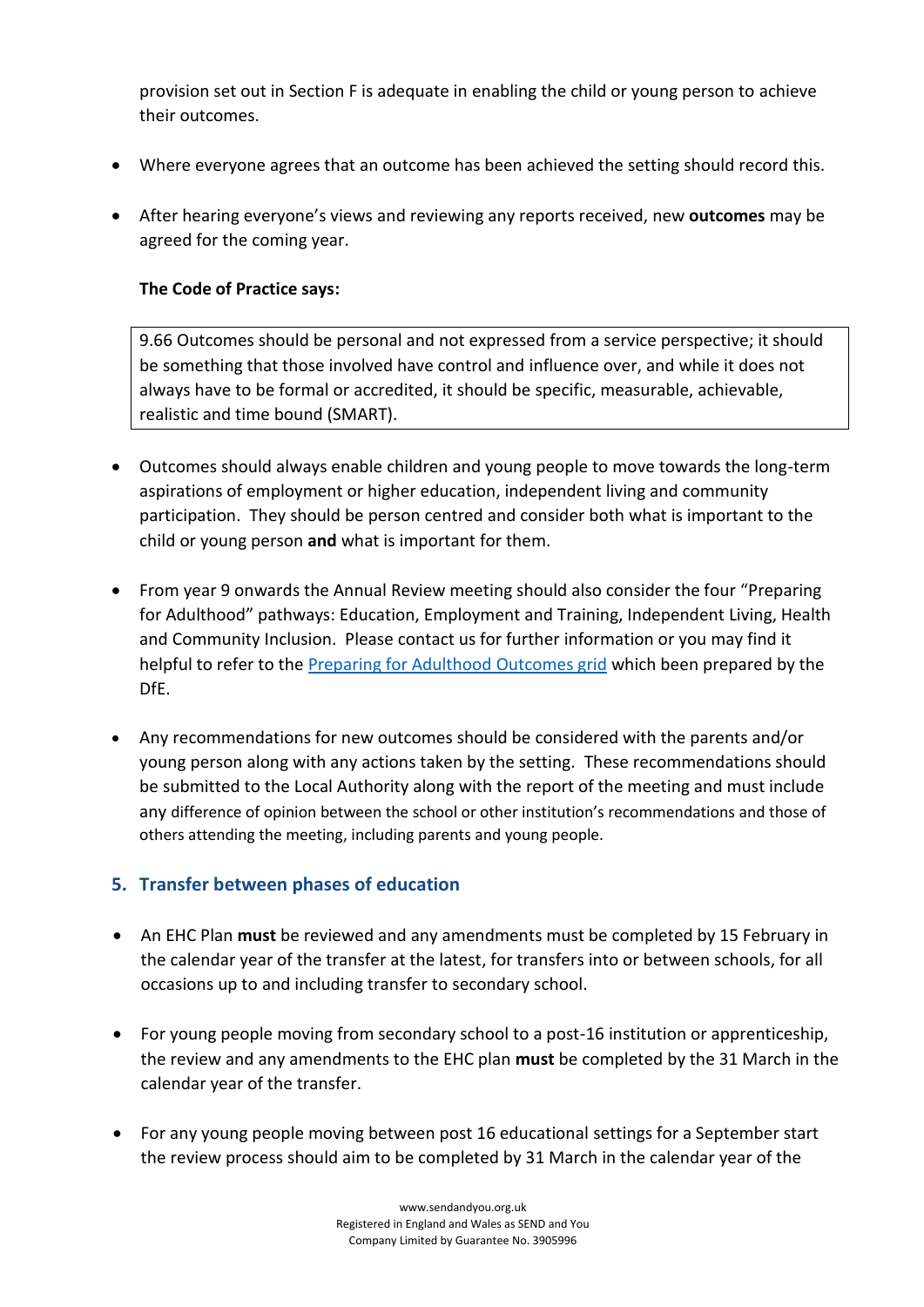transfer. However where the transfer occurs mid-year the review process **must** be completed within five months of the transfer taking place.

## **6. After the Annual Review meeting**

- The Local Authority **must** send the report of the meeting to everyone who was invited **within two weeks of the meeting**. Where the school or setting has conducted the review meeting they must undertake to carry out this duty.
- The Local Authority then reviews the EHC Plan in light of the report and the recommendations made by the Head Teacher. They decide whether to amend the plan, to maintain the current wording or to cease the plan and **must** write to the parents or young person with that decision **within four weeks of the review meeting**. They must also inform of the right to appeal through the Special Educational Needs and Disabilities (SEND) First Tier Tribunal.
- The Local Authority will also advise parents/carers and young people of their right to seek information, advice and support about mediation and the tribunal process via Supportive Parents.

## **7. Suggested timeline to ensure compliancy**

- **6 weeks (or within reasonable time) before the date of the Annual Review Meeting**:
	- Ensure parents and young people know the date for the meeting and know who has been invited to attend/submit information and advice.
	- Send invitations to attend the meeting and request for submission of advice and information about the child or young person, including school teaching staff.
- **At least 2 weeks before the date of the Annual Review Meeting**:
	- Circulate any reports or information received, to all those invited to attend the meeting.
- **Within 2 weeks after the Annual Review Meeting**:
	- Send the meeting report to all those who attended and make any recommendations for changes to the Local Authority.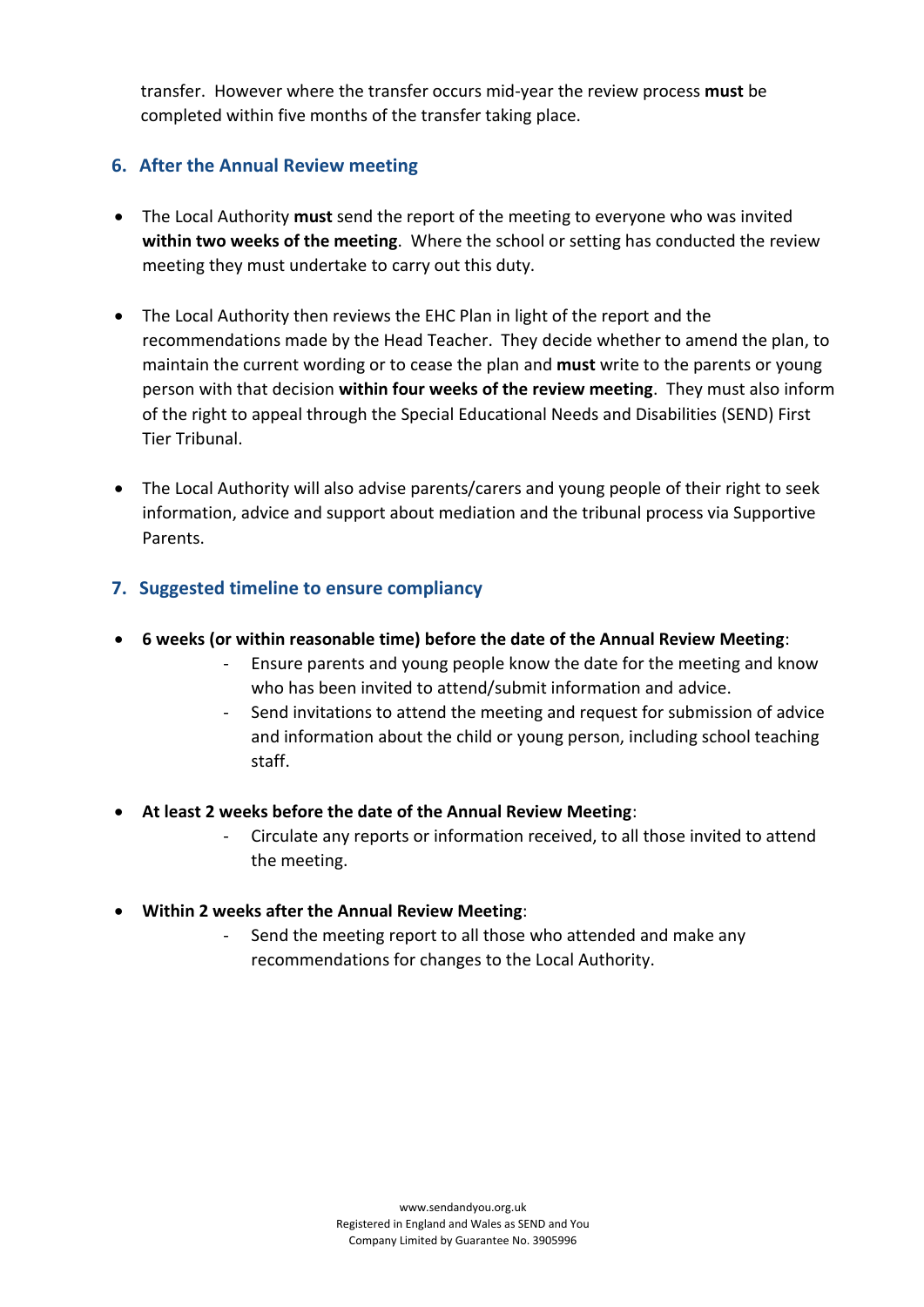

Local Authority (LA) informs school/colleges/Early Years setting of child/children whose reviews are due that term.



decision letter.

[www.sendandyou.org.uk](http://www.sendandyou.org.uk) Registered in England and Wales as SEND and You Company Limited by Guarantee No. 3905996